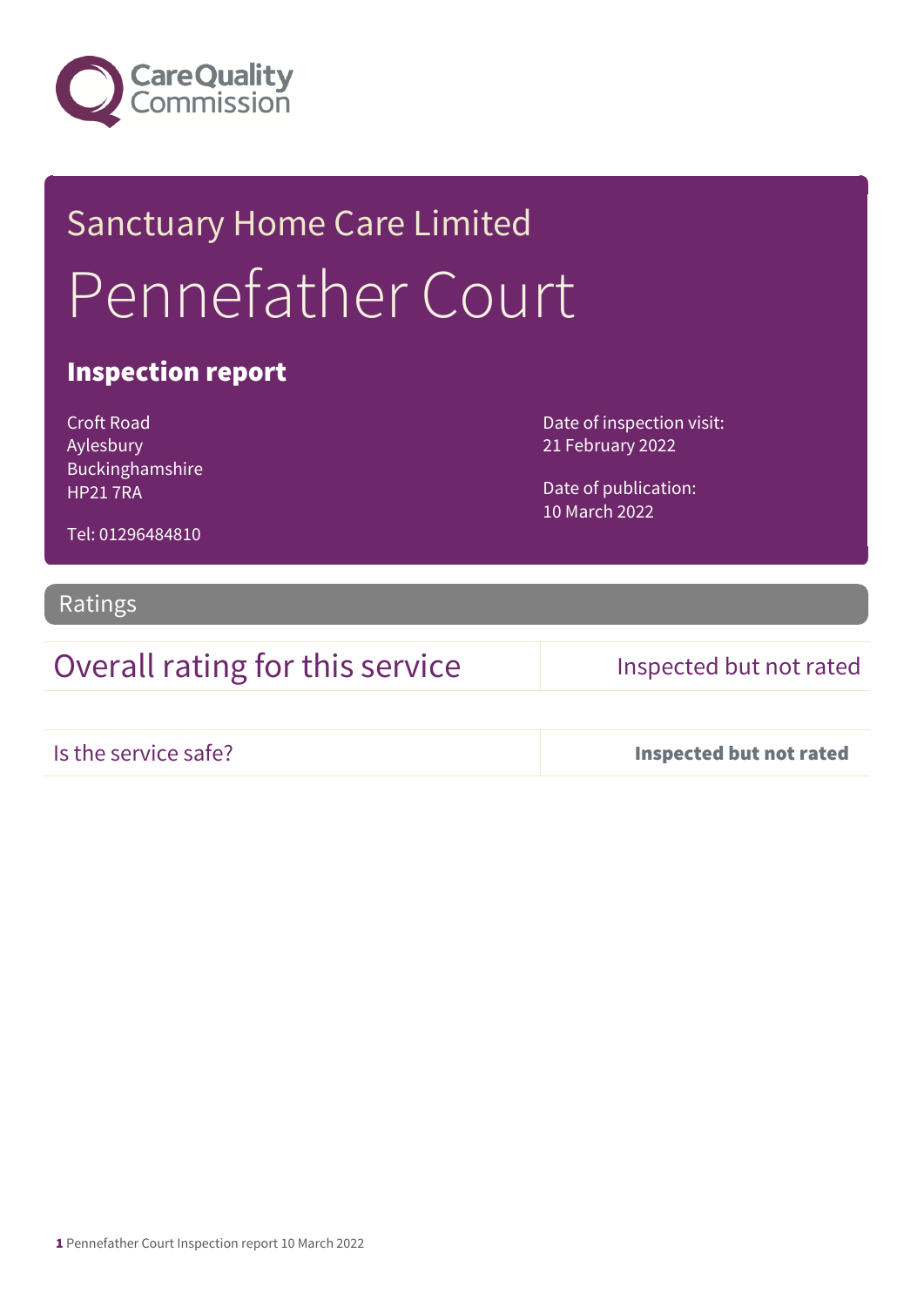# Summary of findings

### Overall summary

Pennefather Court is a care home which can provide accommodation and support for up to 15 people with physical disabilities. Twelve people were living there at the time of our inspection.

We found the following examples of good practice.

Visitors were asked to provide evidence of completing a lateral flow (rapid result) swab test on the day of the visit, or they could have one carried out on arrival. There was a testing area in a separate part of the building where this could be done. Visitors were also asked to provide evidence of their vaccination status.

There had not been any admissions during the pandemic. A person was due to visit the service the day after this inspection, to look around. The registered manager described appropriate measures to make sure the person and other people at the home were kept safe, such as lateral flow testing and observing social distancing.

Staff had access to personal protective equipment (PPE) to protect themselves and others from the risk of infection. PPE was available around the building. Training had been undertaken on correct use and disposal of PPE. The home had not experienced any issues in obtaining supplies of PPE during the pandemic.

There had been regular testing of staff and people living at the home.

The home had not experienced any positive cases of coronavirus during the pandemic. People were able to isolate in their rooms, if necessary.

The registered manager told us risk assessments had been carried out at the start of the pandemic, to protect staff who may be clinically vulnerable and at higher risk if they contracted COVID-19. There had not been any disruption to people's care as a result of staff needing to shield from work.

There were policies and procedures to provide guidance on safe infection prevention and control practice. Audits were carried out to check standards were being maintained.

The home was kept clean and there was good ventilation. We found some minor hygiene issues which were attended to straight away. These were providing a dispenser for paper towels in one of the bathrooms and removing mugs and drinking water from the laundry.

The provider had put measures in place to promote well-being of staff. This included access to an employee assistance programme and access to mental health workshops for all staff.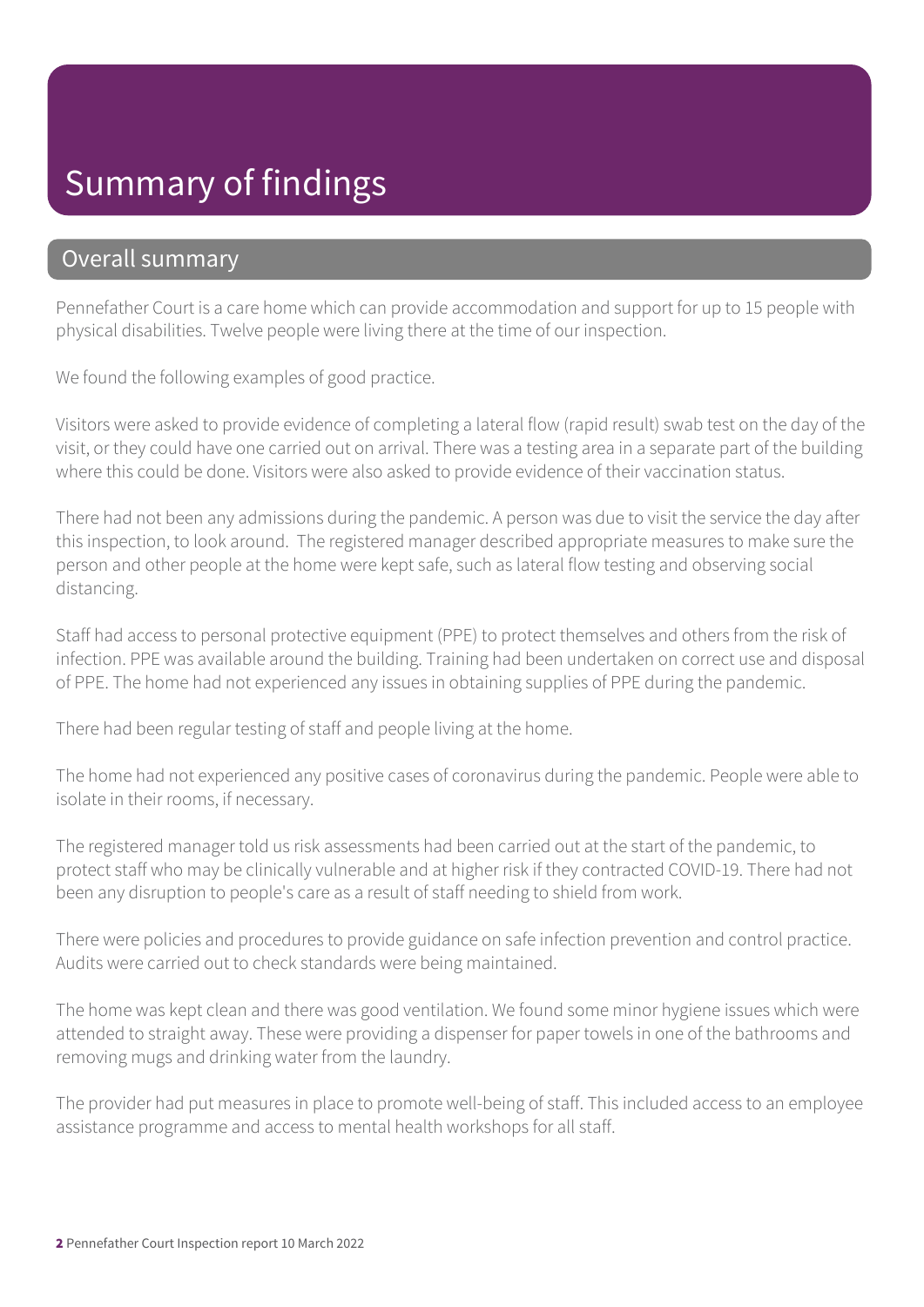### The five questions we ask about services and what we found

We always ask the following five questions of services.

Further information is in the detailed findings below.

Is the service safe? Inspected but not rated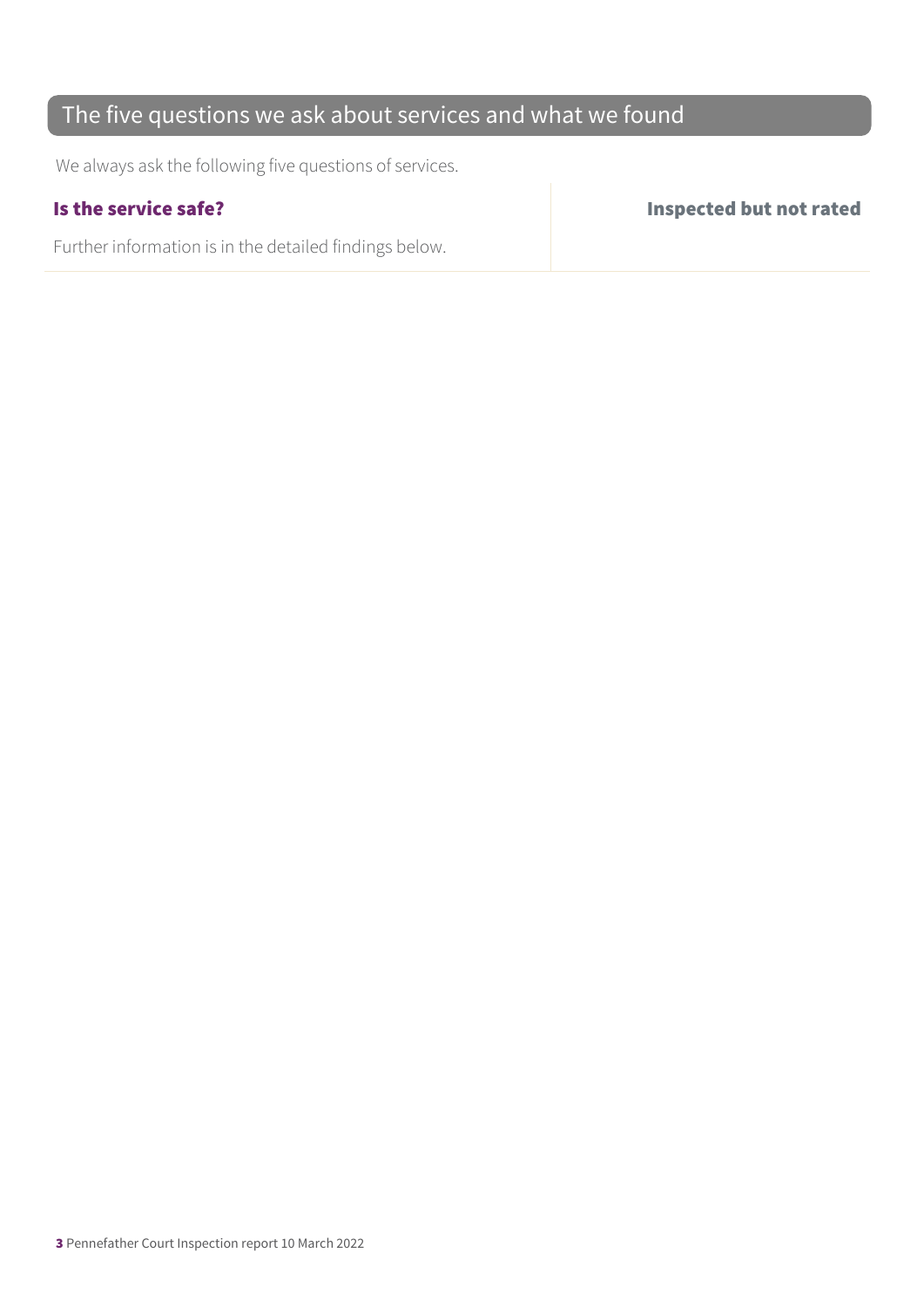

# Pennefather Court

### Detailed findings

# Background to this inspection

We carried out this inspection under Section 60 of the Health and Social Care Act 2008 as part of our regulatory functions. This inspection was planned to check whether the provider is meeting the legal requirements and regulations associated with the Health and Social Care Act 2008.

As part of CQC's response to the COVID-19 pandemic we are looking at how services manage infection control and visiting arrangements. This was a targeted inspection looking at the infection prevention and control measures the provider had in place. We also asked the provider about any staffing pressures the service was experiencing and whether this was having an impact on the service.

This inspection took place on 21 February 2022 and was announced. We gave the service two days' notice of the inspection.